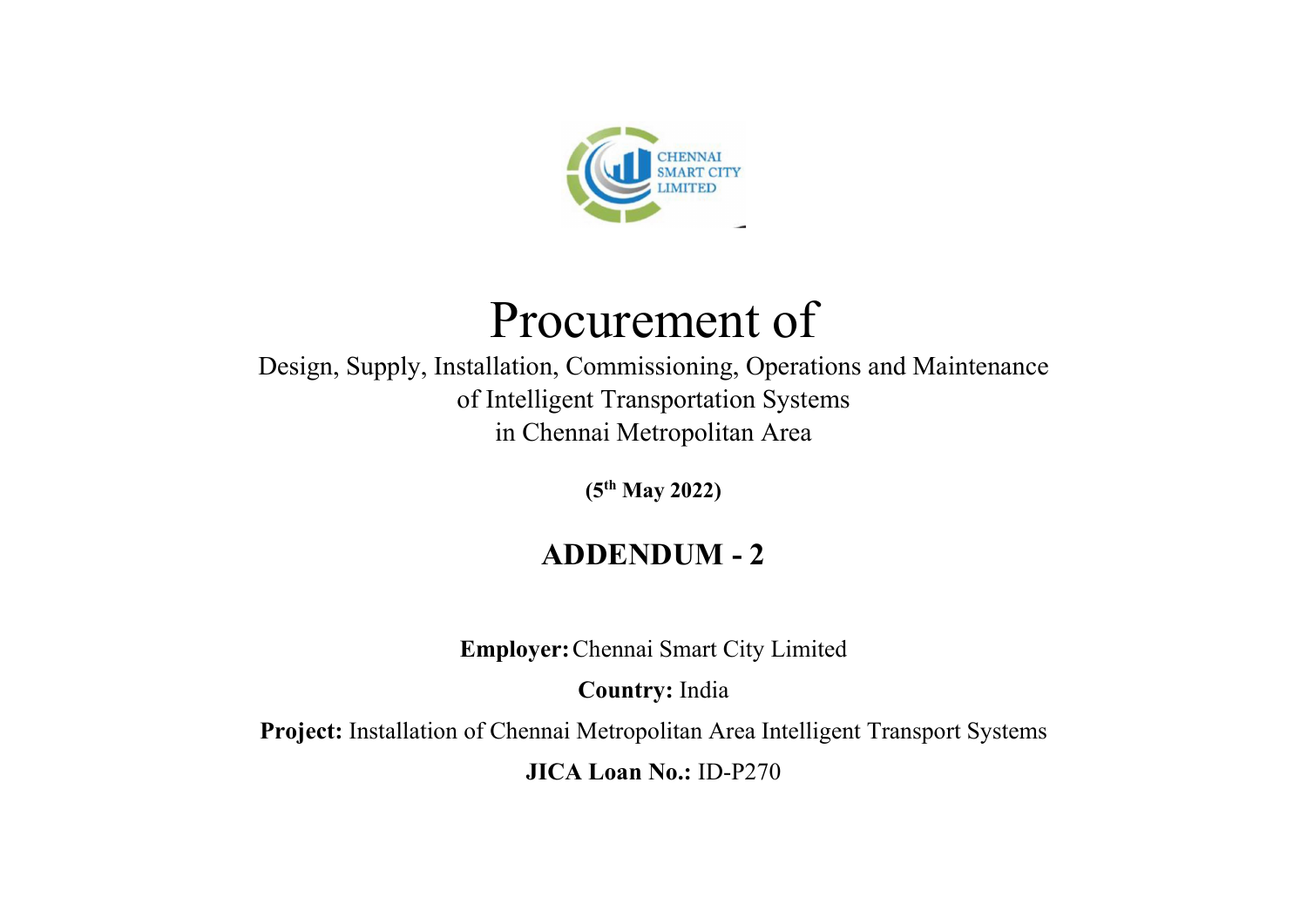| Part<br>Page No<br><b>Section</b><br><b>Clause</b><br><b>Published RFP / Addendum Content</b><br><b>Breakdown of Price Schedule No.5</b><br><b>Breakdown of Price Schedule No.5</b><br>$/$   1<br>1,50,000<br>Solution<br>Solution<br>Architect<br>16<br>16<br>Maintenance<br>Maintenance Manager<br>Manager<br>IV. Breakdown of Price<br>Section<br><b>Financial Manager</b><br>26<br><b>BF-41</b><br><b>Bidding</b><br>Schedule No.5<br>$\mathbf 1$ .<br>-1<br>Field Support Staff - Engineer   48<br>70,000<br>26<br>27<br>Field Support<br>Forms<br>Field Support Staff<br>$-$ 22<br>27<br>50,000<br>Technician<br>Technician<br><b>Single Control Unit</b><br><b>Single Control Unit</b><br>Operating system: embedded Windows/Linux with Operating system:<br>programming software (Windows 7 or latest at the time of<br>programming software<br>calling the tenders)<br>(2) Technical specifications: GPS modules<br>Deleted<br>$\blacksquare$<br>Rating:22 tracking/66 acquisition minimum<br>$\blacksquare$<br>Time to first fix cold acquisition 35 seconds typ<br>Hot acquisition 1 second typ.<br>$\blacksquare$<br>(3) Technical specifications: 3G(GSM) modules<br>Temperature range -15 $^{\circ}$ C to +80 $^{\circ}$ C<br><b>Temperature range -40°C to +85°C</b><br>Onboard ITS<br>Employer's<br>5.1<br>ER-317<br>(4) Technical specifications: 'Combi' Antenna<br>2.<br>$\overline{2}$<br>Device (SCU & BDC)<br>Requirement<br>a. AMPS 850MHz, GSM900MHz,<br>ISM868MHz, | S. No | <b>Revised RFP Content</b>                                                                                                                                                                                                                                                                                                                                                                                                                                                                                                     |
|---------------------------------------------------------------------------------------------------------------------------------------------------------------------------------------------------------------------------------------------------------------------------------------------------------------------------------------------------------------------------------------------------------------------------------------------------------------------------------------------------------------------------------------------------------------------------------------------------------------------------------------------------------------------------------------------------------------------------------------------------------------------------------------------------------------------------------------------------------------------------------------------------------------------------------------------------------------------------------------------------------------------------------------------------------------------------------------------------------------------------------------------------------------------------------------------------------------------------------------------------------------------------------------------------------------------------------------------------------------------------------------------------------------------------------------------------------------------------------------------|-------|--------------------------------------------------------------------------------------------------------------------------------------------------------------------------------------------------------------------------------------------------------------------------------------------------------------------------------------------------------------------------------------------------------------------------------------------------------------------------------------------------------------------------------|
|                                                                                                                                                                                                                                                                                                                                                                                                                                                                                                                                                                                                                                                                                                                                                                                                                                                                                                                                                                                                                                                                                                                                                                                                                                                                                                                                                                                                                                                                                             |       |                                                                                                                                                                                                                                                                                                                                                                                                                                                                                                                                |
|                                                                                                                                                                                                                                                                                                                                                                                                                                                                                                                                                                                                                                                                                                                                                                                                                                                                                                                                                                                                                                                                                                                                                                                                                                                                                                                                                                                                                                                                                             |       | 1,50,000<br>Architect<br>$/$   1<br>$\overline{70,000}$<br>Field Support Staff - Engineer 22                                                                                                                                                                                                                                                                                                                                                                                                                                   |
|                                                                                                                                                                                                                                                                                                                                                                                                                                                                                                                                                                                                                                                                                                                                                                                                                                                                                                                                                                                                                                                                                                                                                                                                                                                                                                                                                                                                                                                                                             |       | Staff<br>$-48$<br>50,000                                                                                                                                                                                                                                                                                                                                                                                                                                                                                                       |
|                                                                                                                                                                                                                                                                                                                                                                                                                                                                                                                                                                                                                                                                                                                                                                                                                                                                                                                                                                                                                                                                                                                                                                                                                                                                                                                                                                                                                                                                                             |       |                                                                                                                                                                                                                                                                                                                                                                                                                                                                                                                                |
| DCS1800MHz, PCS1900MHz, 3G UMTS 2.1GHz, Wi-Fi<br>/Blue Tooth (2.4 GHz), GPS (1575.42MHz). Separate<br>provided if necessary.<br>WLAN antenna may be provided if necessary.<br>b. GPRS - ii Radiation pattern Omni-directional<br>b. Deleted<br>e. Temperature range -40 $^{\circ}$ C to +85 $^{\circ}$ C<br>e. Temperature range -15 $^{\circ}$ C to +80 $^{\circ}$ C<br><b>Technical Specification: BDC</b><br><b>Technical Specification: BDC</b><br>iii Viewing angle (horizontal) 60°/75° (right/left)/ (vertical)<br>60°/75° (up and down)<br>60°/60° (up and down)                                                                                                                                                                                                                                                                                                                                                                                                                                                                                                                                                                                                                                                                                                                                                                                                                                                                                                                    |       | embedded<br>Windows/Linux<br>with<br>(2) Technical specifications: GPS modules<br>Time to first fix cold acquisition 35 - 42 seconds typ.<br>• Time to first hot acquisition 1 - 2 second typ.<br>(3) Technical specifications: 3G(GSM) modules<br>(4) Technical specifications: 'Combi' Antenna<br>a. AMPS 850MHz, GSM900MHz, DCS1800MHz,<br>PCS1900MHz, 3G UMTS 2.1GHz, Wi-Fi /Blue Tooth (2.4)<br>  GHz), GPS (1575.42MHz). Separate WLAN antenna may be<br>iii Viewing angle (horizontal) 70°/70° (right/left)/ (vertical) |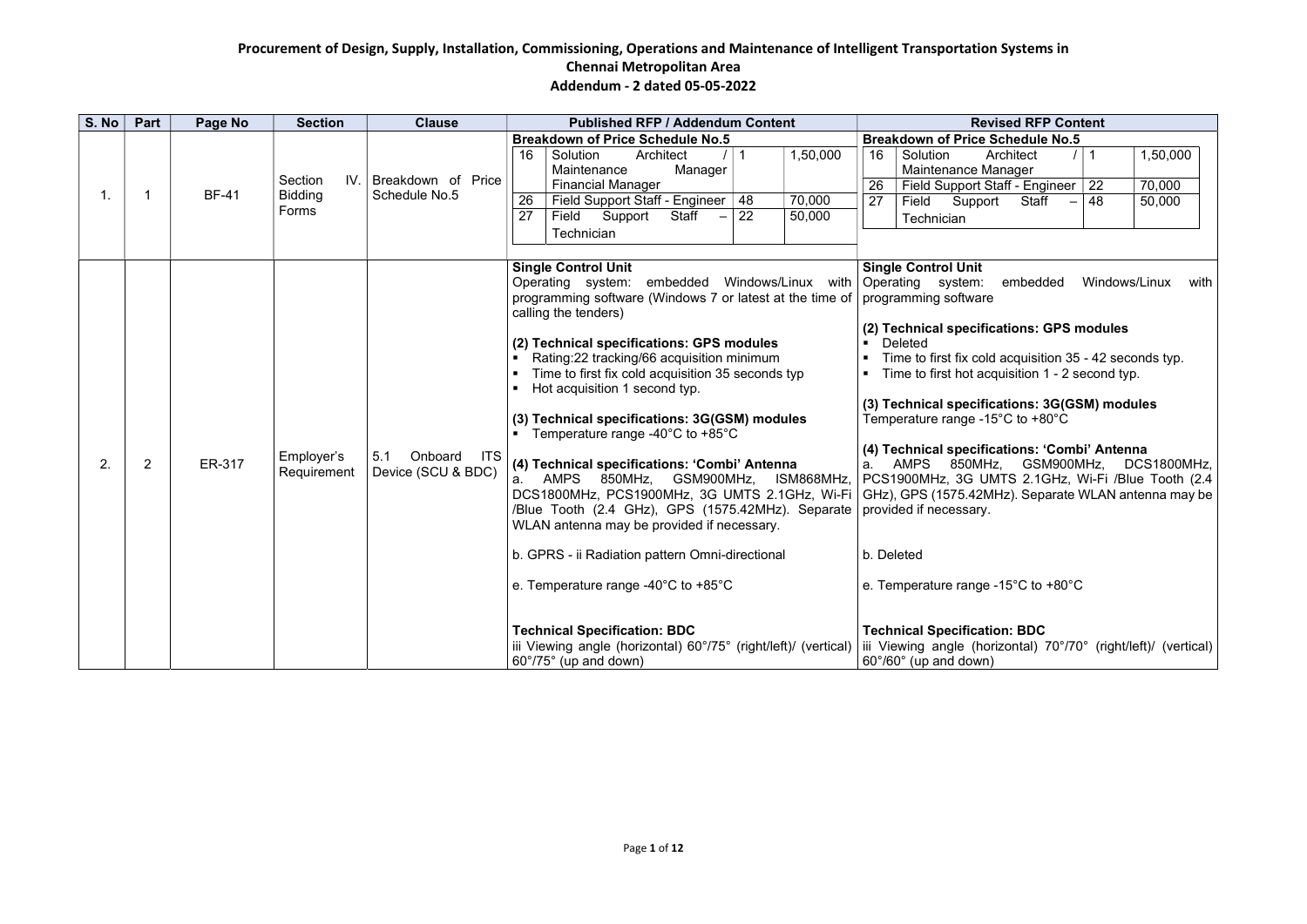## **S. No. 8 No. 7 No Section Content**

be made by using non-intrusive Radar integrated camera or individual

an / Internationally accredited metrology eptable.

peed: approx. up to 1/30000 seconds or ctionality

Range: Min. 250 meter with IR or better

 $\frac{1}{2}$  or  $\frac{1}{2}$  - 150 mm or better to achieve

peed: approx. up to 1/30000 seconds or ctionality

peed: approx. up to 1/30000 seconds or  $\operatorname{stionality}$ 

 $920(H)$  x 1080(V) or better to achieve

switch fabric suitable for higher density hich meets functional requirement and

 $SFP28$  ports and 4 x 40/100-Gbps tter which meets functional requirement

| S. No           | Part           | Page No                          | <b>Section</b>            | <b>Clause</b>                 | <b>Published RFP / Addendum Content</b>                                                                                                                                                                                                                                                                                                                                                                                                                                                                                                                 | Revi                                                                                                                                             |                                                                 |
|-----------------|----------------|----------------------------------|---------------------------|-------------------------------|---------------------------------------------------------------------------------------------------------------------------------------------------------------------------------------------------------------------------------------------------------------------------------------------------------------------------------------------------------------------------------------------------------------------------------------------------------------------------------------------------------------------------------------------------------|--------------------------------------------------------------------------------------------------------------------------------------------------|-----------------------------------------------------------------|
| 3.              | $\overline{2}$ | Addendum $-1$<br>11              | Employer's<br>Requirement | Addendum $-1$<br>S. No: 71    | Measurement may be made by using non-intrusive<br>technology such<br>as Radar integrated camera or individual radar and<br>homologation certificate from Ministry of Traffic or<br>equivalent department from respective country of origin,<br>document authenticated<br>by<br>Indian<br>Embassy<br>(to<br>authenticate that systems are legalized and tested for<br>infractions to avoid legal issues) or Certificate from<br>internationally accredited metrology laboratories (approved<br>for speed calibration) is acceptable                      | Measurement may b<br>technology such as Ra<br>radar.<br>Certificate from Indian<br>laboratories are accept                                       |                                                                 |
|                 |                |                                  |                           |                               | The speed sensor/Radar OEM should have proper<br>certifications or approvals in accordance with frequency<br>approvals in India and Indian motor Vehicle act.                                                                                                                                                                                                                                                                                                                                                                                           |                                                                                                                                                  |                                                                 |
| 4.              | $\overline{2}$ | Addendum - 1<br>22               | Employer's<br>Requirement | Addendum $-1$<br>S. No: 131   | Measurement may be made by using non-intrusive<br>technology such as Radar integrated camera or individual<br>radar having homologation certificate from Ministry of<br>Traffic or equivalent department from respective country of<br>origin, document authenticated by Government of India to<br>use in urban conditions. (to authenticate that systems are<br>legalized and tested for infractions to avoid legal issues) or<br>Certificate from internationally accredited metrology<br>laboratories (approved for speed calibration) is acceptable | <b>Deleted</b>                                                                                                                                   |                                                                 |
| 5.              | $\overline{2}$ | Addendum - 1<br>91               | Employer's<br>Requirement | Addendum $-1$<br>Annexure 2-2 | S. No:15 - Shutter Speed: approx. 1/4 second to 1/100000<br>seconds                                                                                                                                                                                                                                                                                                                                                                                                                                                                                     | S. No:15 - Shutter Spee<br>better to achieve function                                                                                            |                                                                 |
| 6.              | $\overline{2}$ | $Addendum - 1$<br>92             | Employer's<br>Requirement | Addendum $-1$<br>Annexure 2-3 | S. No:21 - Detection Range: Min. 500 meter with IR<br>S. No.:22 - Lens: approx. $5 \sim 200$ mm or better to achieve                                                                                                                                                                                                                                                                                                                                                                                                                                    | S. No:21 - Detection Ra<br>to achieve functionality<br>S. No.:22 - Lens: appro                                                                   |                                                                 |
| $\mathcal{L}$ . | 2              | Addendum $-1$   Employer's<br>96 | Requirement               | Addendum - 1<br>Annexure 2-6  | functionality<br>S. No:15 - Shutter Speed: approx. 1/4 second to 1/100000   S. No:15 - Shutter Spee<br>seconds                                                                                                                                                                                                                                                                                                                                                                                                                                          | functionality<br>better to achieve function                                                                                                      |                                                                 |
| 8.              | $\overline{2}$ | Addendum - 1<br>97               | Employer's<br>Requirement | Addendum - 1<br>Annexure 2-7  | S. No:19 - Shutter Speed: approx. 1/4 second to 1/100000<br>seconds                                                                                                                                                                                                                                                                                                                                                                                                                                                                                     | S. No:19 - Shutter Spee<br>better to achieve function                                                                                            |                                                                 |
| 9.              | $\overline{2}$ | Addendum - 1<br>98               | Employer's<br>Requirement | Addendum -1<br>Annexure 2-8   | 2. Effective pixels 640(H) x 480(V) or more                                                                                                                                                                                                                                                                                                                                                                                                                                                                                                             | 2. Effective pixels 192<br>functionality                                                                                                         |                                                                 |
|                 |                | Addendum - 1                     | Employer's                | $Addendum - 1$                | Minimum 1.76 Tbps Switch Fabric Suitable for Higher<br>Density network or better                                                                                                                                                                                                                                                                                                                                                                                                                                                                        | Minimum 960 Gbps sw<br>network or better whic<br><b>SLA</b>                                                                                      |                                                                 |
| 10.             | 2              |                                  | 101                       | Requirement                   | Annexure 2-11                                                                                                                                                                                                                                                                                                                                                                                                                                                                                                                                           | 48 x 1/10/25-Gbps SFP+ ports and 18 x 40/100-Gbps<br>QSFP28 ports 24-Port 10G SFP+ + 4-Port 100G QSFP28<br>or Port Required as per actual design | 48 x 1/10/25-Gbps S<br><b>QSFP28 ports or better</b><br>and SLA |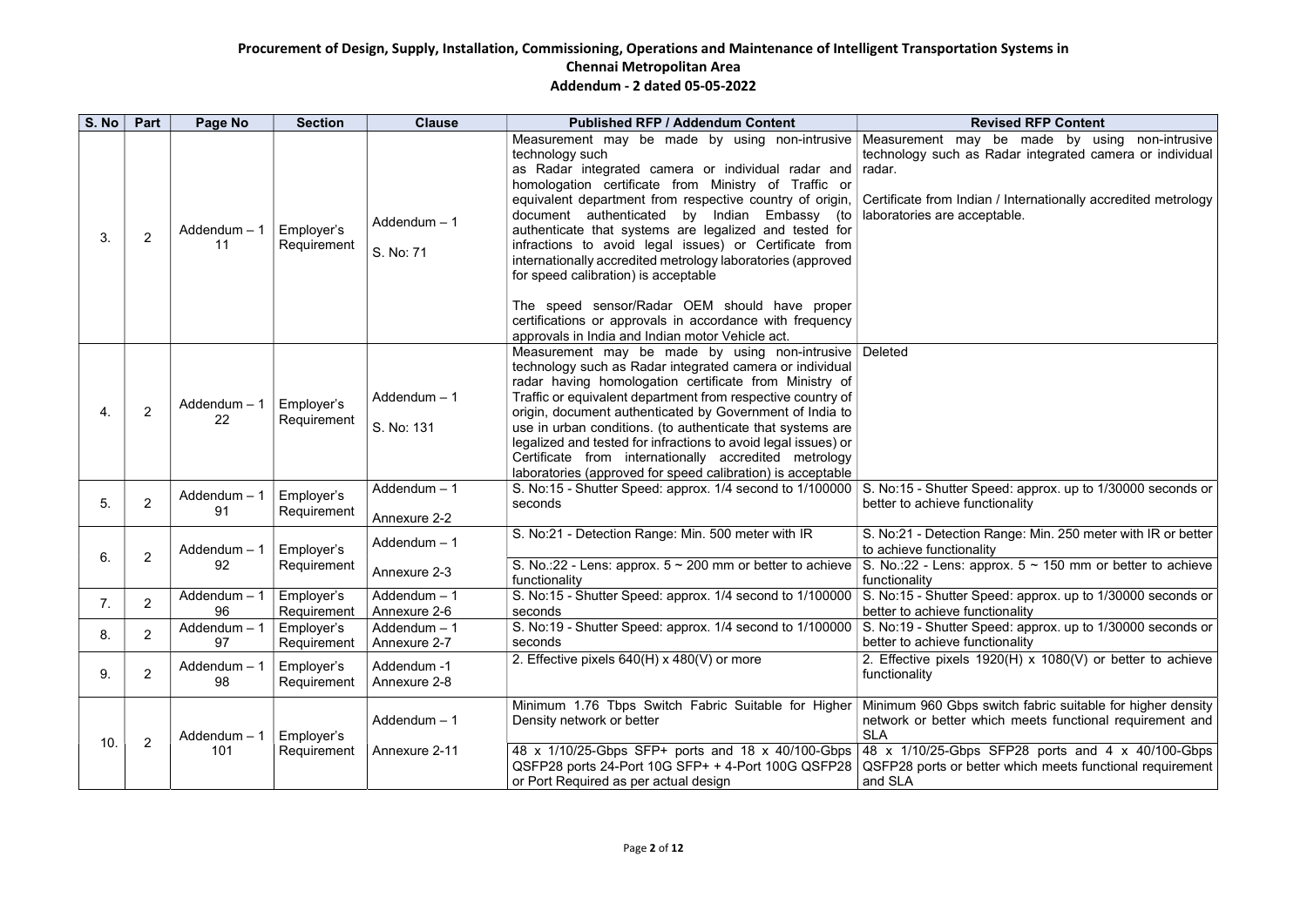| <b>Addendum - 2 dated 05-05-2022</b> |  |  |
|--------------------------------------|--|--|
|--------------------------------------|--|--|

#### vised RFP Content

edge port in STP/RSTP/MSTP mode / ection Switching (ERPS) or as per

switch fabric suitable for higher density  $\mathfrak s$  functional requirement and SLA  $\mathfrak s$ 32-Port 1/10/25G SFP28 and 4-Port 100G QSFP28 port or inctional requirement and SLA

IP unicast routing protocols (static,  $SPF$ ). It shall support IP unicast routing between 2 or more VLANs.

It shall support for BGP, Virtual Routing Forwarding (VRF), MP-BGP, BGP v4/v4, IS-IS/OSPFv2, IS-ISv6/OSPFv3

> $\frac{1}{10}$  unicast routing capability (static, RIPv1/ protocols) to forward IP traffic through

> Independent Multicast (PIM) for IP uding PIM sparse mode (PIM-SM), PIM  $\vert$ l), and PIM sparse dense mode or PIM-S/ VXLAN support.

> for Multicast VLAN registration (MVR) / send multicast streams in a multicast the streams from subscriber VLANs for ty reasons.

> ould have the ability to detect attacks s: For example, detect attacks within

application protocols: rps, -based protocols (SOAP and other)

| S. No | Part           | Page No              | <b>Section</b>            | <b>Clause</b>                 | <b>Published RFP / Addendum Content</b>                                                                                                                                                                                                                                                                                                                                                                                                                                                                                                                                                                                                                                                                                                                                                                                                                                                                                                                                                                                                                                                                                                         | <b>Rev</b>                                                                                                                                                                                                                                                                                                                                                                                                                                                                                                                  |
|-------|----------------|----------------------|---------------------------|-------------------------------|-------------------------------------------------------------------------------------------------------------------------------------------------------------------------------------------------------------------------------------------------------------------------------------------------------------------------------------------------------------------------------------------------------------------------------------------------------------------------------------------------------------------------------------------------------------------------------------------------------------------------------------------------------------------------------------------------------------------------------------------------------------------------------------------------------------------------------------------------------------------------------------------------------------------------------------------------------------------------------------------------------------------------------------------------------------------------------------------------------------------------------------------------|-----------------------------------------------------------------------------------------------------------------------------------------------------------------------------------------------------------------------------------------------------------------------------------------------------------------------------------------------------------------------------------------------------------------------------------------------------------------------------------------------------------------------------|
|       |                |                      |                           |                               | Switch shall support edge port in STP/RSTP/MSTP mode<br>and Ethernet Ring Protection Switching (ERPS) (ITU-T<br>G.8032) or Equivalent.                                                                                                                                                                                                                                                                                                                                                                                                                                                                                                                                                                                                                                                                                                                                                                                                                                                                                                                                                                                                          | Switch shall support e<br>Ethernet Ring Proted<br>proposed solution.                                                                                                                                                                                                                                                                                                                                                                                                                                                        |
| 11.   | $\overline{2}$ | Addendum - 1<br>102  | Employer's<br>Requirement | Addendum - 1<br>Annexure 2-12 | Minimum 1.76 Tbps Switch Fabric Suitable for Higher<br>Density network or better<br>48 x 1/10/25-Gbps SFP+ ports and 18 x 40/100-Gbps<br>QSFP28 ports or 24-Port 10G SFP+ + 4-Port 100G<br>QSFP28 or Port Required as per actual design<br>Switch shall support IP unicast routing protocols (static,<br>RIPv1, and OSPF). It shall support IP unicast routing for<br>full layer3 routing between 2 or more VLANs.<br>It shall support for BGP/MPLS VPN, Virtual Routing<br>Forwarding (VRF), MPLS/BGP L3 VPN, MP-BGP, BGP<br>v4/v4, IS-IS, IS-ISv6.<br>It shall support for IP unicast routing capability (static,<br>RIPv1, RIPv2 and OSPFv3 protocols) to forward IP traffic<br>through configured interfaces<br>support for Protocol Independent Multicast (PIM) for IP<br>Multicast routing, including PIM sparse mode (PIM-SM),<br>PIM dense mode (PIM-DM), and PIM sparse dense mode<br>as well as MPLS support.<br>Switch shall support for Multicast VLAN registration (MVR)<br>to continuously send multicast streams in a multicast VLAN<br>while isolating the streams from subscriber VLANs for<br>bandwidth and security reasons. | Minimum 960 Gbps sv<br>or better which meets f<br>32-Port 1/10/25G SFP<br>better which meets fun<br>Switch shall support<br>RIPv1/ RIPv2, and OS<br>for full layer3 routing be<br>It shall support for BG<br>MP-BGP, BGP v4/v4, I<br>It shall support for IP ur<br>RIPv2 and OSPFv3 pr<br>configured interfaces<br>support for Protocol<br>Multicast routing, inclue<br>dense mode (PIM-DM)<br>SSM as well as MPLS/<br>Switch shall support fo<br>IGMP to continuously<br>VLAN while isolating th<br>bandwidth and security |
| 12.   | $\overline{2}$ | Addendum $-1$<br>112 | Employer's<br>Requirement | Addendum - 1<br>Annexure 2-22 | Proposed solution should have the ability to detect attacks<br>using multiple sources: For example, detect attacks within<br>Raw traffic,<br>Mirrored traffic,<br>PCAP files.<br>Web server log files<br>Analysis of following application protocols:<br>HTTP and HTTPS,<br>XML and XML-based protocols (SOAP and other)<br><b>JSON</b><br><b>AMF</b><br><b>GWT</b>                                                                                                                                                                                                                                                                                                                                                                                                                                                                                                                                                                                                                                                                                                                                                                             | Proposed solution sho<br>using multiple sources:<br>Raw traffic,<br>Mirrored traffic,<br>Analysis of following ap<br><b>HTTP and HTTI</b><br><b>XML and XML-b</b><br><b>JSON</b>                                                                                                                                                                                                                                                                                                                                            |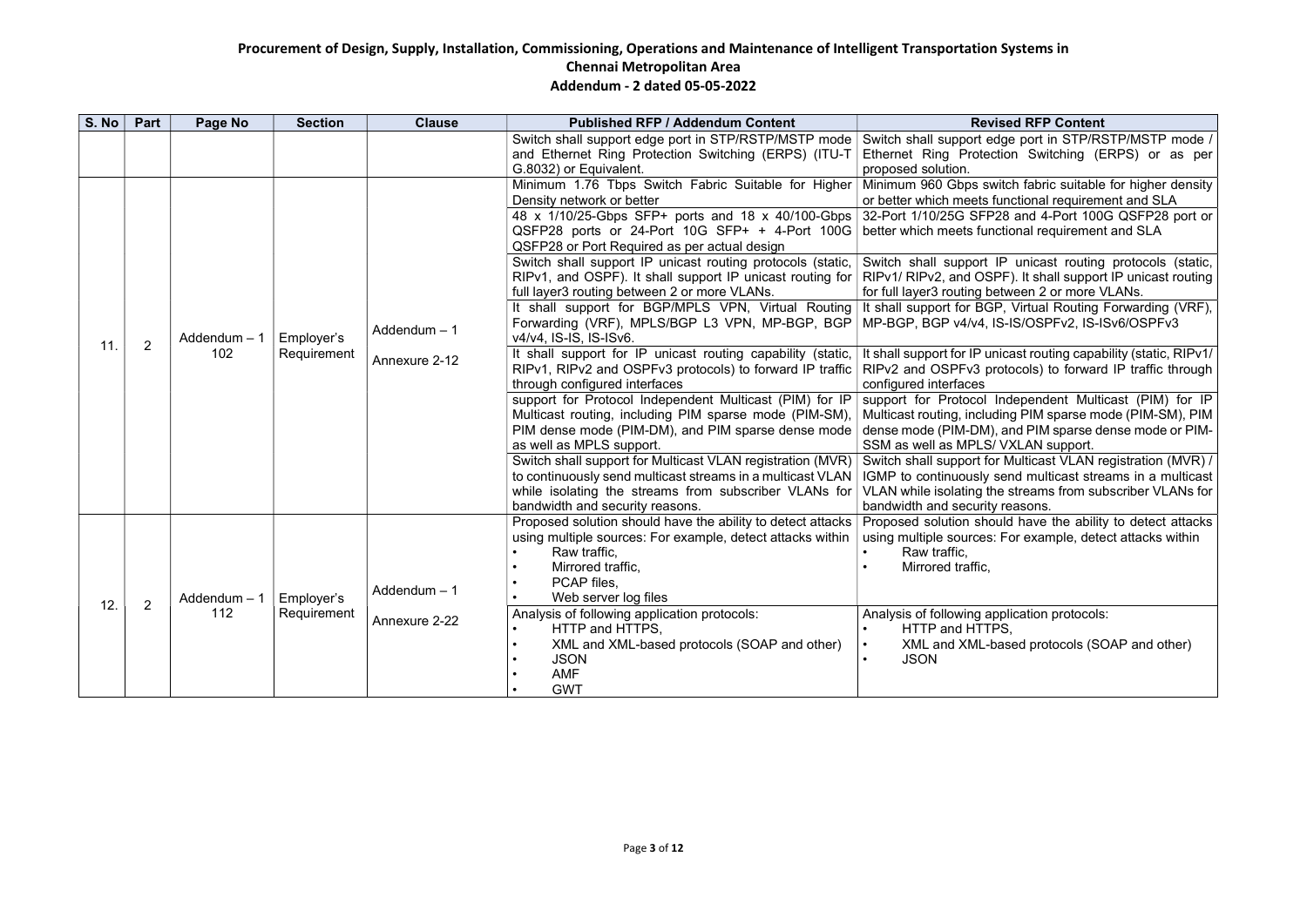#### vised RFP Content

ations of industrial/ outdoor grade LPU er may propose equal or better

ter DR2/DDR3 RAM or better m 512 GB SSD/ HDD or better re: up to  $+ 55^{\circ}$ C or better

all consist of Radar with ANPR Camera. apable of covering multiple lanes and ay be considered to cover each lane or der choose to propose.

#### Requirement:

detect and record evidence of over imanned detection should be provided Id be possible for several such Capture ected to the same central control room. be detected by physical Sensor, Single le tracking radar system. The sensors violating vehicles and give capture nera to capture images of the number vehicle. Single radar should be able to of vehicles on 4 lanes and can be  $\mu$  in the future. One ANPR camera may er each lane or multiple lanes as bidder The ANPR grade cameras installed on other suitable structure (Capture Point ed to the Central control room.

le to detect speed of vehicle from more

le to display locations and status all roadside equipment such as iication Card/Modem, Power, Vehicle on a GUI/map-based view.

to graphically display the transition of ap-based view

| S. No | Part           | Page No                    | <b>Section</b>            | <b>Clause</b>                                                                          | <b>Published RFP / Addendum Content</b>                                                                                                                                                                                                                                                                                                                                                                                                                                                                                                                                                                                                                                                                                                                                                                                                                                                                                                                                                 | Re                                                                                                                                                                                                                                                                                                                                                                                                 |
|-------|----------------|----------------------------|---------------------------|----------------------------------------------------------------------------------------|-----------------------------------------------------------------------------------------------------------------------------------------------------------------------------------------------------------------------------------------------------------------------------------------------------------------------------------------------------------------------------------------------------------------------------------------------------------------------------------------------------------------------------------------------------------------------------------------------------------------------------------------------------------------------------------------------------------------------------------------------------------------------------------------------------------------------------------------------------------------------------------------------------------------------------------------------------------------------------------------|----------------------------------------------------------------------------------------------------------------------------------------------------------------------------------------------------------------------------------------------------------------------------------------------------------------------------------------------------------------------------------------------------|
| 13.   |                | ER-213<br>ER-239           | Employer's                | Controller -LPU<br>5.3<br>Processing<br>(Local<br>Unit)<br>5.4<br><b>LPU</b><br>(Local | CPU:<br>Industrial or better<br>2 GB DDR2/DDR3 RAM better<br>Memory:<br>minimum 1 TB SSD<br>Storage:<br>Network Adapter: (NIC). 100 / 1000 base-t                                                                                                                                                                                                                                                                                                                                                                                                                                                                                                                                                                                                                                                                                                                                                                                                                                       | The following specific<br>minimum.<br>Bidde<br>IS.<br>specifications                                                                                                                                                                                                                                                                                                                               |
|       | $\overline{2}$ |                            | ER-256<br>ER-270          | Requirement                                                                            | Processing Unit)<br>6.3<br><b>LPU</b><br>(Local<br><b>Processing Unit)</b><br>5.2<br><b>LPU</b><br>(Local<br><b>Processing Unit)</b>                                                                                                                                                                                                                                                                                                                                                                                                                                                                                                                                                                                                                                                                                                                                                                                                                                                    | Others:<br>The processor should be fan less type rated<br>up to $70^\circ$                                                                                                                                                                                                                                                                                                                         |
| 14.   | $\overline{2}$ | ER-237                     | Employer's<br>Requirement | Table 4-2: Functional<br>Requirement of LPU                                            | Radar and ANPR camera system shall cover at least<br>The SLVD system sha<br>multiple three (3) lane.<br>The Radar shall be c<br>one ANPR camera ma<br>multiple lanes as bidd                                                                                                                                                                                                                                                                                                                                                                                                                                                                                                                                                                                                                                                                                                                                                                                                            |                                                                                                                                                                                                                                                                                                                                                                                                    |
| 15.   | $\overline{2}$ | Addendum - 1<br>11         | Employer's<br>Requirement | Addendum - 1<br>S. No: 70                                                              | 4. System Functional Requirement The system should<br>detect and record evidence of over speeding vehicles.<br>Unmanned detection should be provided day and night. It<br>should consist of Single ANPR grade cameras installed on<br>the road, pole, or any other suitable structure (Capture<br>Point Units) connected to the Central control room. It<br>should be possible for several such Capture Point Units to<br>be connected to the same Central control room. Vehicle<br>speed should be detected by physical Sensor, Single 3D<br>or 4D multi-vehicle tracking radar system. The sensors<br>should detect any violating vehicles and give capture<br>command to the camera for capturing images of the<br>number plate of the violating vehicle. Single radar should<br>be able to capture speed of vehicles on 4 lanes and can be<br>upgradable to 6 lanes in future. Single ANPR camera shall<br>be able to capture violating vehicle number plate for<br>multiple lanes. | 4. System Functional<br>The system should<br>speeding vehicles. Ur<br>day and night. It shoul<br>Point Units to be conn<br>Vehicle speed should<br>3D or 4D multi-vehicl<br>should detect any<br>command to the cam<br>plate of the violating<br>capture the speed o<br>upgradable to 6 lanes<br>be considered to cove<br>choose to propose. 7<br>the road, pole, or any<br>Units) will be connect |
| 16.   | $\overline{2}$ | Addendum $-1$<br>17        | Employer's<br>Requirement | Addendum - 1<br>S. No: 113                                                             | Radar shall be capable to detect speed of vehicle form<br>more than 90 meters.                                                                                                                                                                                                                                                                                                                                                                                                                                                                                                                                                                                                                                                                                                                                                                                                                                                                                                          | Radar shall be capabl<br>than 80<br>meters.                                                                                                                                                                                                                                                                                                                                                        |
| 17.   | $\mathbf{2}$   | ER-173<br>ER-174<br>ER-175 | Employer's<br>Requirement | Functional<br>4.1<br>of<br>Requirements<br><b>ATCS Application</b>                     | ATCS shall be able to display locations and status<br>(Normal/Failure) of all roadside equipment such as<br>Controllers, Communication Card/Modem, Power, Vehicle<br>detectors, and signals on a map-based view.<br>ATCS shall be able to graphically display the transition of   ATCS shall be able t                                                                                                                                                                                                                                                                                                                                                                                                                                                                                                                                                                                                                                                                                  | ATCS shall<br>be abl<br>(Normal/Failure) of<br>Controllers, Commun<br>detectors, and signals                                                                                                                                                                                                                                                                                                       |
|       |                |                            |                           |                                                                                        | subareas on a map-based view                                                                                                                                                                                                                                                                                                                                                                                                                                                                                                                                                                                                                                                                                                                                                                                                                                                                                                                                                            | subareas on a GUI/m                                                                                                                                                                                                                                                                                                                                                                                |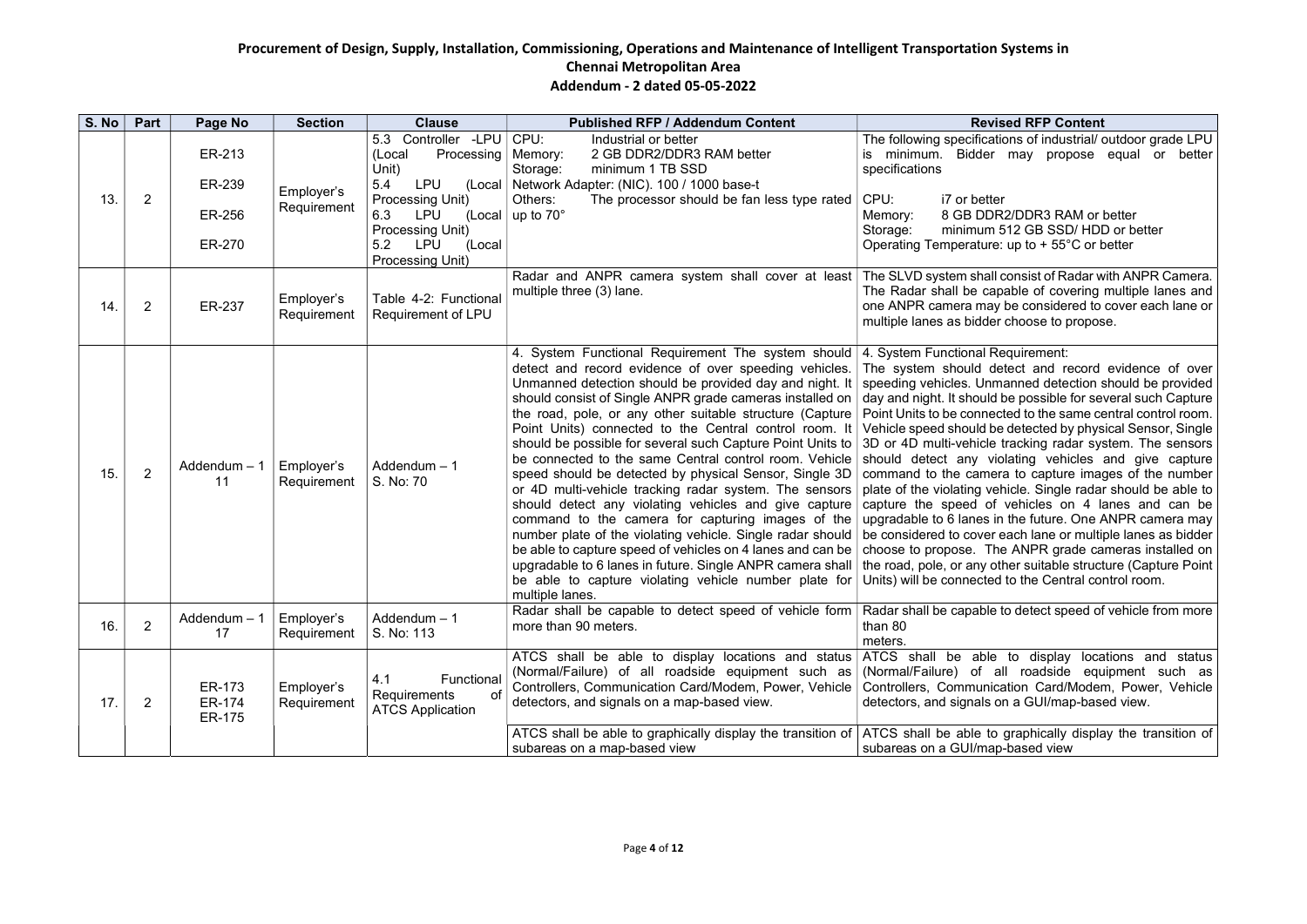#### vised RFP Content

inhibit remote access to the System by on and access level.

ionality to supervise and control the terface/ATCS Application GUI so that d out with much ease.

**Shall complements** with the powing requirements.

3ALL LED aspect 230 V AC / 24 V DC tage / current regulator 400 mA max. and waterproof Polycarbonate housing

ARROW LED aspect 230 V AC / 24 V It voltage / current regulator 400 mA dust and waterproof Polycarbonate lamps

R BALL LED aspect 230 V AC / 24V voltage / current regulator 400mA max. and waterproof Polycarbonate housing

R ARROWLED aspect 230 V AC / 24V voltage / current regulator 400mA max. and waterproof Polycarbonate housing

IN BALL LED aspect 230 V AC / 24V voltage / current regulator 400mA max. and waterproof Polycarbonate housing

N ARROW LED aspect 230 V AC / 24V It voltage / current regulator 200 mA dust and waterproof Polycarbonate amps

N U-TURN LED aspect 230 V AC / 24 uilt voltage / current regulator 400 mA dust and waterproof Polycarbonate amps

STRIAN LED aspect - Pedestrian Red  $230$  V AC / 24 V DC with inbuilt voltage ator 400 mA max. including dust and ycarbonate housing and clamps

**ESTRIAN LED aspect - Pedestrian** Iking - 230 V AC / 24 V DC with inbuilt nt regulator 400 mA max. including dust Polycarbonate housing and clamps

| S. No | Part           | Page No          | <b>Section</b>            | <b>Clause</b>                                                  | <b>Published RFP / Addendum Content</b>                                                                                                                                                                                                                                                                                                                                                                                                                                                                                                                                                                                                                                                                                                                                                                                                                                                                                                                                                                                                                                                                                                                                                                                                                                                                                                                                                                                                                                                                                                                                                                                                                                          | Re <sup></sup>                                                                                                                                                                                                                                                                                                                                                                                                                                                                                                                                                                                                                                                                                       |
|-------|----------------|------------------|---------------------------|----------------------------------------------------------------|----------------------------------------------------------------------------------------------------------------------------------------------------------------------------------------------------------------------------------------------------------------------------------------------------------------------------------------------------------------------------------------------------------------------------------------------------------------------------------------------------------------------------------------------------------------------------------------------------------------------------------------------------------------------------------------------------------------------------------------------------------------------------------------------------------------------------------------------------------------------------------------------------------------------------------------------------------------------------------------------------------------------------------------------------------------------------------------------------------------------------------------------------------------------------------------------------------------------------------------------------------------------------------------------------------------------------------------------------------------------------------------------------------------------------------------------------------------------------------------------------------------------------------------------------------------------------------------------------------------------------------------------------------------------------------|------------------------------------------------------------------------------------------------------------------------------------------------------------------------------------------------------------------------------------------------------------------------------------------------------------------------------------------------------------------------------------------------------------------------------------------------------------------------------------------------------------------------------------------------------------------------------------------------------------------------------------------------------------------------------------------------------|
|       |                |                  |                           |                                                                | It shall be possible to inhibit remote access to the System<br>by time of day. The access times shall be user definable<br>and can be associated with certain levels of access.<br>Similarly, it shall be possible to limit the remote access to<br>the System by user at defined times of day.<br>Shall have the functionality to supervise and control the<br>system using web-interface so that maintenance is carried<br>out with much ease.                                                                                                                                                                                                                                                                                                                                                                                                                                                                                                                                                                                                                                                                                                                                                                                                                                                                                                                                                                                                                                                                                                                                                                                                                                 | It shall be possible to<br>operator authenticatio<br>Shall have the funct<br>system using web-int<br>maintenance is carried                                                                                                                                                                                                                                                                                                                                                                                                                                                                                                                                                                          |
| 18.   | $\overline{2}$ | ER-191<br>ER-192 | Employer's<br>Requirement | Table 5-9: Hardware<br>requirement of Traffic<br>signal aspect | Shall comply with following requirements.<br>$\checkmark$ 300mm RED BALL LED aspect 24 V DC with inbuilt<br>voltage / current regulator 400 mA max. including<br>dust and waterproof Polycarbonate housing and<br>clamps<br>$\checkmark$ 300mm RED ARROW LED aspect 24 V DC with<br>inbuilt voltage / current regulator 400 mA max.<br>including dust and waterproof Polycarbonate<br>housing and clamps<br>300mm AMBER BALL LED aspect 24V DC with<br>inbuilt voltage / current regulator 400mA max.<br>including dust and waterproof Polycarbonate<br>housing and clamps<br>300mm AMBER ARROWLED aspect 24V DC with<br>inbuilt voltage / current regulator 400mA max.<br>including dust and waterproof Polycarbonate<br>housing and clamps<br>300mm GREEN BALL LED aspect 24V DC with<br>inbuilt voltage / current regulator 400mA max.<br>including dust and waterproof Polycarbonate<br>housing and clamps<br>300mm GREEN ARROW LED aspect 24V DC with<br>inbuilt voltage / current regulator 200 mA Max.<br>including dust and waterproof Polycarbonate<br>housing and clamps<br>$\checkmark$ 300mm GREEN U-TURN LED aspect 24 V DC with<br>inbuilt voltage / current regulator 400 mA max.<br>including dust and waterproof Polycarbonate<br>housing and clamps<br>300mm PEDESTRIAN LED aspect - Pedestrian<br>Red Man standing - 24 V DC with inbuilt voltage /<br>current regulator 400 mA max. including dust and<br>waterproof Polycarbonate housing and clamps<br>√ 300mm PEDESTRIAN LED aspect - Pedestrian<br>Green man walking - 24 V DC with inbuilt voltage /<br>current regulator 400 mA max. including dust and<br>waterproof Polycarbonate housing and clamps | Shall comply with follo<br>$\checkmark$ 300mm RED B<br>with inbuilt volt<br>including dust a<br>and clamps<br>300mm RED A<br>$\checkmark$<br>DC with inbuil<br>max. including<br>housing and cla<br>300mm AMBE<br>DC with inbuilt<br>including dust a<br>and clamps<br>300mm AMBEI<br>DC with inbuilt<br>including dust a<br>and clamps<br>300mm GREE<br>✓<br>DC with inbuilt<br>including dust a<br>and clamps<br>300mm GREEI<br>DC with inbuil<br>Max. including<br>housing and cla<br>√ 300mm GREE<br>V DC with inbu<br>max. including<br>housing and cla<br>300mm PEDE<br>Man standing -<br>current regula<br>waterproof Pol<br>300mm PEDE<br>Green man wa<br>voltage / currer<br>and waterproof |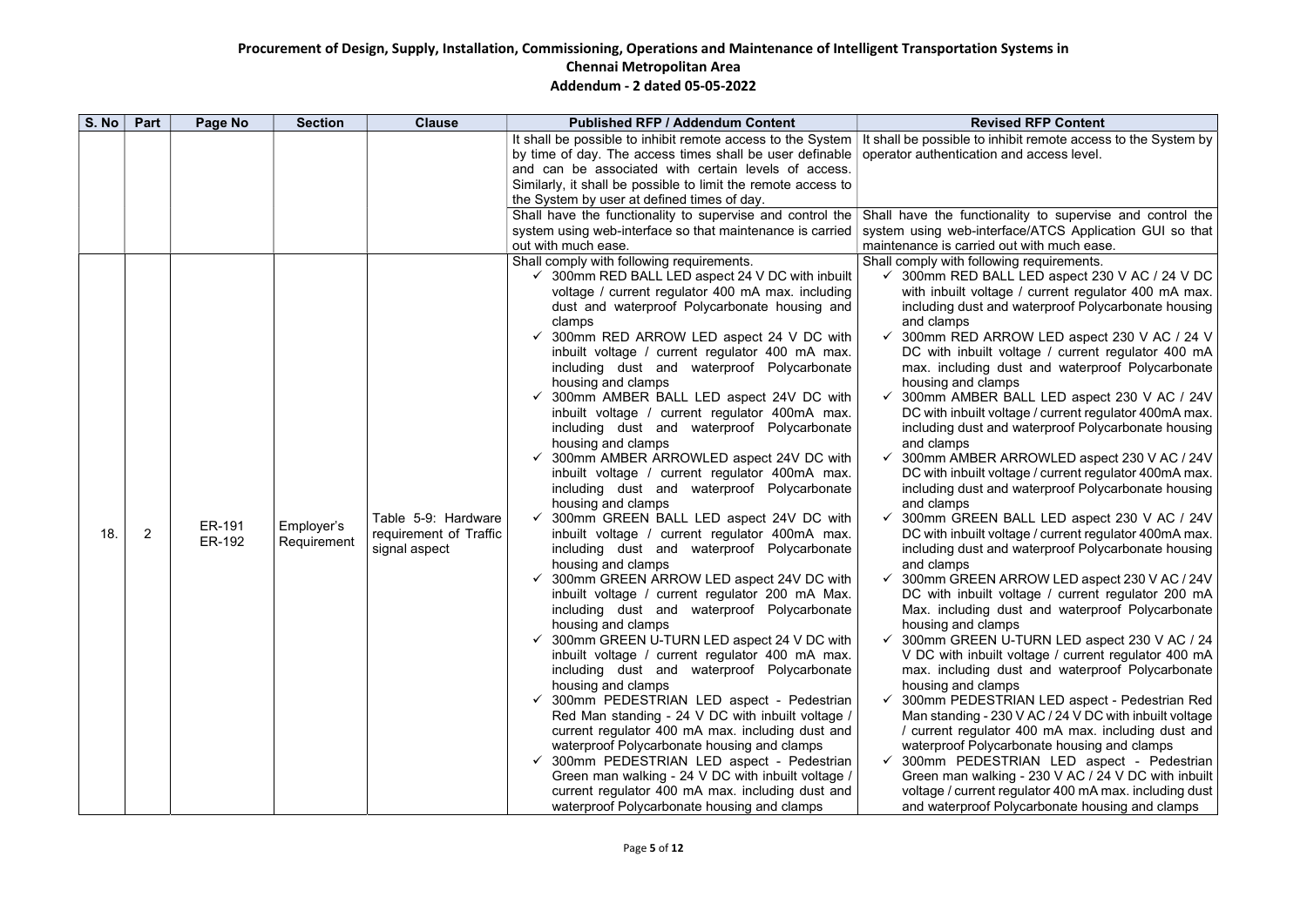## **S. No. 8 No. 7 No Section Content**

ewall is enclosed as Annexure 2-28

# Factor

Server or as per proposed solution<br>enclosed as Annexure 2-29

#### be added

torney executed and issued overseas, the document will also have to be legalised by the Indian rised in the jurisdiction where the Power  $\mathsf{A}$  issued. However, the Power of by Bidders from countries that have Legislation Convention 1961 are not required to be legalised by the Indian Embassy if it carries

| S. No | Part | Page No                                                                    | <b>Section</b>                                 | <b>Clause</b>                                                                                                                     | <b>Published RFP / Addendum Content</b>              | <b>Revised RFP Content</b>                                                                                                                                                                                                                                                                                                                                                                                             |
|-------|------|----------------------------------------------------------------------------|------------------------------------------------|-----------------------------------------------------------------------------------------------------------------------------------|------------------------------------------------------|------------------------------------------------------------------------------------------------------------------------------------------------------------------------------------------------------------------------------------------------------------------------------------------------------------------------------------------------------------------------------------------------------------------------|
| 19.   |      | Addendum - 1<br>109                                                        | Employer's<br>Requirement                      | Addendum $-1$<br>Annexure 2-20                                                                                                    | 8.19 Firewall/5.13 Firewall                          | 8.19 Firewall/5.13 Firewall is enclosed as Annexi                                                                                                                                                                                                                                                                                                                                                                      |
| 20.   |      | Addendum - 1<br>99                                                         | Employer's<br>Requirement                      | Addendum $-1$<br>Annexure 2-9                                                                                                     | 8.1 Servers, 9. Form Factor<br><b>Rack Mountable</b> | 8.1 Servers, 9. Form Factor<br>Rack server or Blade Server or as per proposed                                                                                                                                                                                                                                                                                                                                          |
| 21.   |      | <b>ER-74</b>                                                               | Employer's<br>Requirement                      | <b>New Clause</b>                                                                                                                 |                                                      | Exit Management is enclosed as Annexure 2-29                                                                                                                                                                                                                                                                                                                                                                           |
| 22.   |      | Addendum $-1$<br>63-64 &<br>67-71<br>(RFP-Part 1<br><b>BF-87</b><br>BF-89) | Addendum<br>IV.<br>Section<br>Bidding<br>Forms | Annexure 1-8<br>Form of Power of<br>Attorney for<br>Lead<br>Member of JV<br>&<br>Annexure 1-10<br>JV<br>Form<br>. of<br>Agreement |                                                      | Following note shall be added<br>• For a Power of Attorney executed and issued<br>the document will also have to be legalised by<br>Embassy and notarised in the jurisdiction where<br>of Attorney is being issued. However, the<br>Attorney provided by Bidders from countries<br>signed the Hague Legislation Convention 19<br>required to be legalised by the Indian Embassy<br>a conforming Apostille certificate. |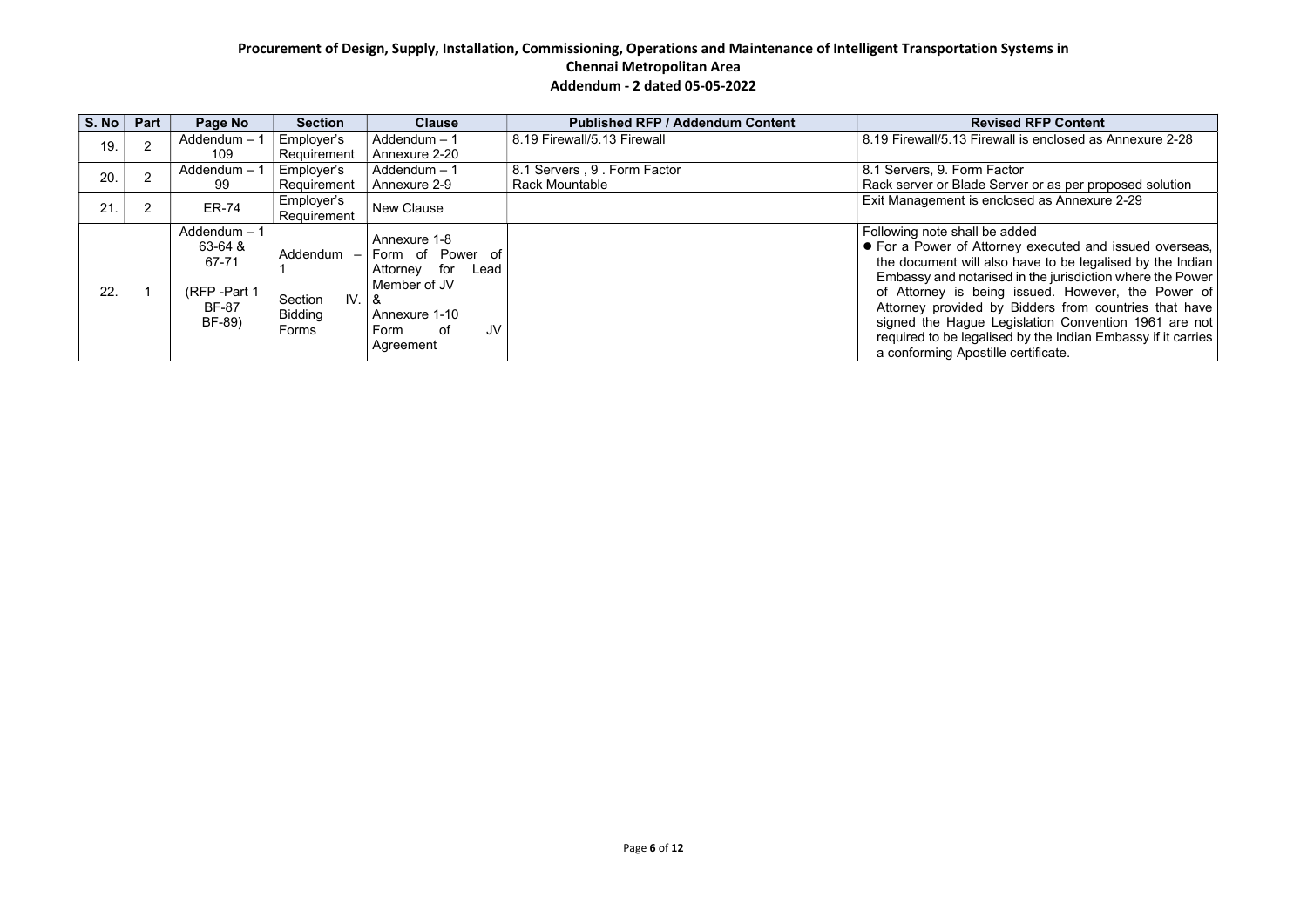# Annexure 2-28

#### 8.19 Firewall/5.13 Firewall

# Table 8-19: Hardware Requirement of Firewall with IPS-Page No.ER-123 Table 5-13: Hardware Requirement of Firewall with IPS-Page No.ER-294

| S.<br><b>No</b> | <b>Parameter</b>        | <b>Minimum Requirement Specification</b>                                                                                                                                                                    |
|-----------------|-------------------------|-------------------------------------------------------------------------------------------------------------------------------------------------------------------------------------------------------------|
| $\mathbf{1}$    |                         | Solution should propose built and provide Next Generation<br>Firewall capabilities.                                                                                                                         |
| $\overline{2}$  | Architecture            | Should be based on multi core processors or as per proposed<br>solution.                                                                                                                                    |
| 3               |                         | Proposed solution should support High-Availability as part of the<br>proposal                                                                                                                               |
| $\overline{4}$  |                         | Operating Environment - 0°C ~ 35°C                                                                                                                                                                          |
| 5               |                         | The complete solution should support minimum of 6 Gbps of<br><b>NGFW throughput</b>                                                                                                                         |
| 6               | Performance             | The complete solution should support minimum of 3.5 Gbps of<br>Threat Prevention throughput or as per proposed solution                                                                                     |
| $\overline{7}$  |                         | Minimum of 8 million concurrent sessions or as per proposed<br>solution                                                                                                                                     |
| 8               | Hardware<br>& Interface | Minimum 4 numbers of 1G Ethernet ports, 2 x 10G Fibre SFP+<br>ports or as per proposed solution                                                                                                             |
| 9               |                         | Memory shall be as per design requirement                                                                                                                                                                   |
| 10              |                         | Should support both Console and USB ports                                                                                                                                                                   |
| 11              | Certifications          | The Firewall OEM should be Common Criteria EAL 4 certified                                                                                                                                                  |
| 12              |                         | Solution should be able to support Firewall, IPS, Application<br>Control, URL Filtering, AV/ APT/ BOT Prevention/Anti-malware                                                                               |
| 13              |                         | Solution should support for IPSEC VPN                                                                                                                                                                       |
| 14              |                         | The IPS should have minimum 10000+ CVE. Application control<br>database must contain more than 3500+ known applications.<br>Should have a URL categorization that exceeds 100+ million URLs                 |
| 15              | Security                | Anti-Bot/Anti-malware application shall use a multi-tiered detection<br>engine, which includes the reputation of IPS, URLs and DNS<br>addresses and detects bot communications and look for C&C<br>traffic. |
| 16              |                         | The solution should have detection and prevention capabilities for<br>DNS tunnelling attacks                                                                                                                |
| 17              |                         | Solution must support access control for at predefined<br>services/protocols/application.                                                                                                                   |
| 18              |                         | Solution must support Configuration of dual stack gateway on a<br>bond interface, or on a sub-interface of a bond interface                                                                                 |
| 19              |                         | IPS must provide at least minimum two pre-defined                                                                                                                                                           |
|                 |                         | profiles/policies that can be used immediately                                                                                                                                                              |
| 20              |                         | Single sign on feature                                                                                                                                                                                      |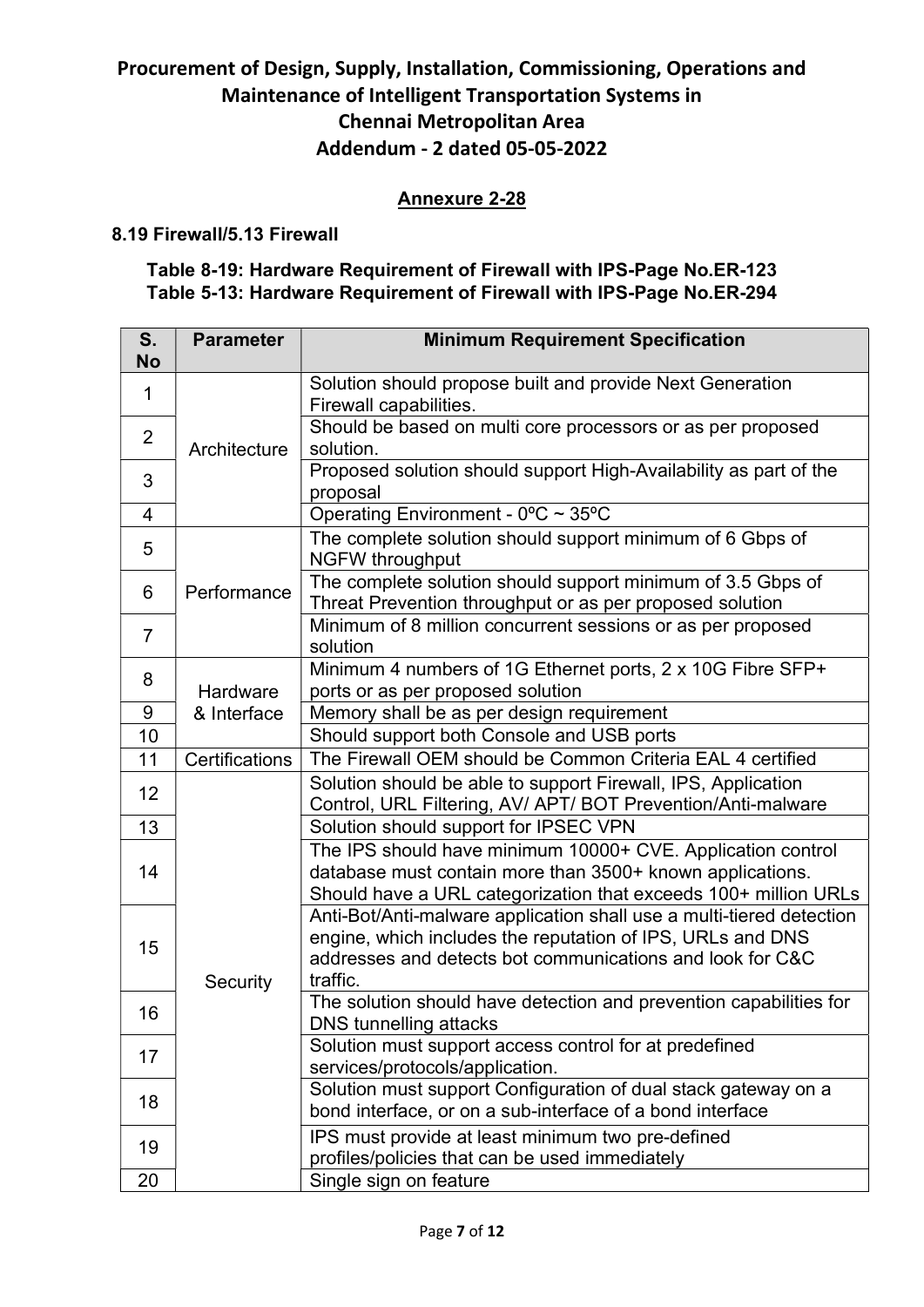| 21 |                 | Solution must be able to create a filtering for single site being |
|----|-----------------|-------------------------------------------------------------------|
|    |                 | supported by multiple categories.                                 |
| 22 |                 | Solution should have up-to-date threat intelligence               |
| 23 |                 | The solution should support Zero Day Protection solution          |
| 24 |                 | Policy based routing                                              |
| 25 | Routing         | Should support both Static and Dynamic routing protocols          |
| 26 |                 | Management should be a dedicated management appliance or a        |
|    |                 | VM running on Open Server or in built in the device               |
| 27 | Deployment      | Console and Browser based configuration                           |
| 28 | Architecture    | Solution should be able to support Inline deployment              |
|    | &               | Solution must be able to segment the rule base in a sub-policy    |
| 29 | Management      | structure in which only relevant traffic is being forwarded to    |
|    | Function        | relevant policy segment for an autonomous system                  |
|    |                 | Management should include Logging & Reporting as part of it or a  |
| 30 |                 | dedicated Appliance or VM for Logging & Reporting.                |
| 31 | Support &       | All solutions hardware/software provided should not be having     |
|    | <b>Services</b> | EOS/EOS/EOL announced.                                            |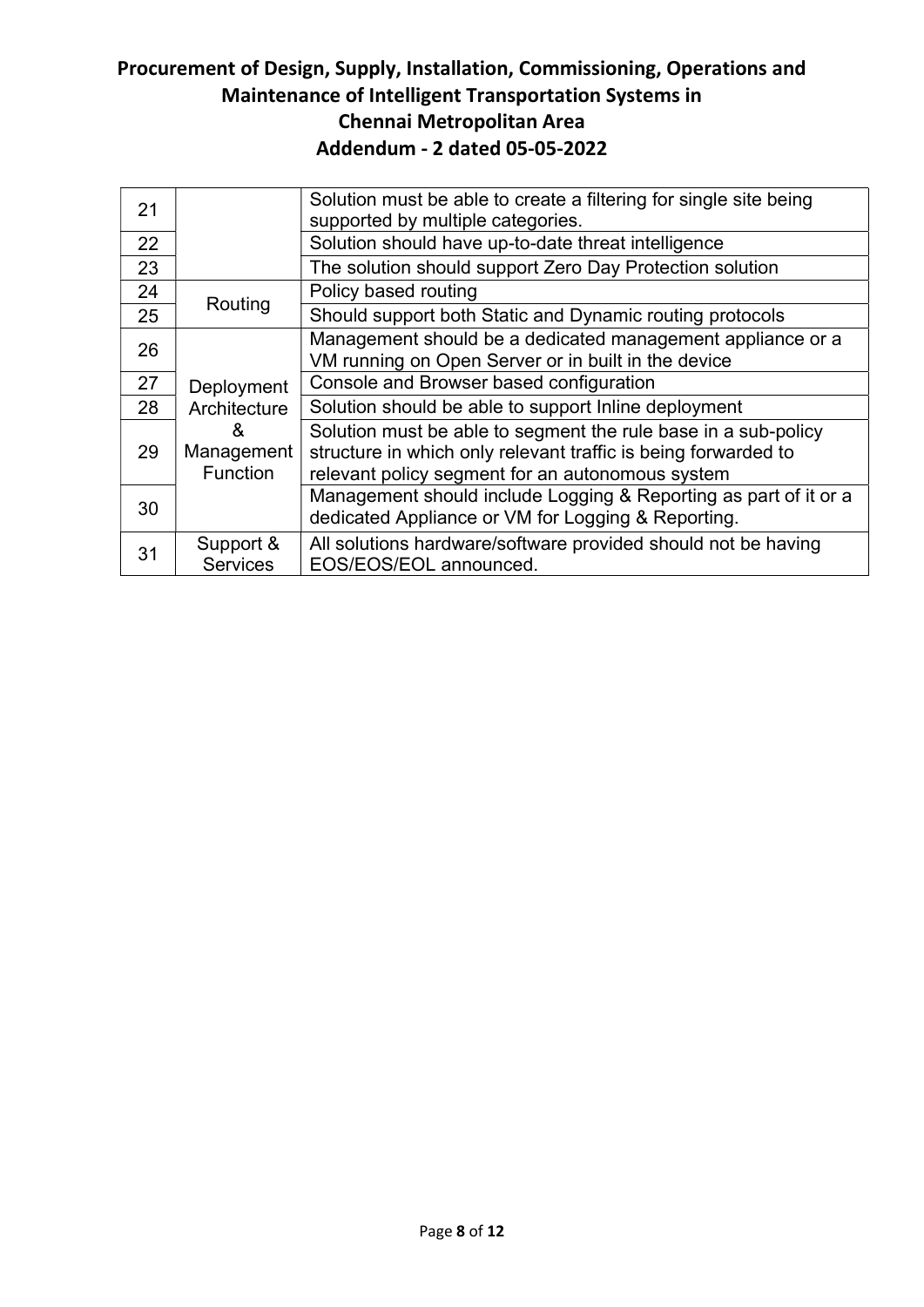# Annexure 2-29

#### 21.9 Exit Management

#### 1. General Obligations of the Contractor

- The contractor shall provide all such information as may reasonably be necessary to effect as seamless a handover as practicable in the circumstances to Employer or its nominated agency or its replacement contractor and which the contractor has in its possession or control at any time during the exit management period.
- For the purposes of this schedule, anything in the possession or control of associated entity, or sub-contractor, if any is deemed to be in the possession or control of the contractor.
- The contractor shall commit adequate resources to comply with its obligations under this Exit Management Schedule.
- In case, the contract is not extended on mutual agreement beyond a period of 60 months of completion of operations and maintenance or whenever the contractor exit from the project. The selected agency shall handover the complete system to the Employer at the end of the contract period after demonstrating all hardware and software are in perfect working condition. During handover, the selected agency shall ensure that there are no open helpdesk issues/tickets pending for resolution.

#### 2. Exit Management Notice

When the contract comes to an end, the contractor should issue an exit management plan along with notice to the employer.

#### 3. Exit Management Plan

The contractor shall provide Employer or its nominated agency with a recommended exit management plan ("Exit Management Plan") which shall deal with at least the following aspects of exit management in relation to the agreement as a whole and in relation to the Project Implementation, and the Operation and Management SLA.

- i A detailed program of the transfer process that could be used in conjunction with a replacement contractor including details of the means to be used to ensure continuing provision of the services throughout the transfer process or until the cessation of the services and of the management structure to be used during the transfer.
- ii Plans for the communication with the contractor's, sub-contractors, staff, suppliers, customers and any related third party as are necessary to avoid any material detrimental impact on Employer's operations because of undertaking the transfer.
- iii Plans for provision of OEM support for the hardware and software components and any other contingent support after the expiry or termination of the contract period.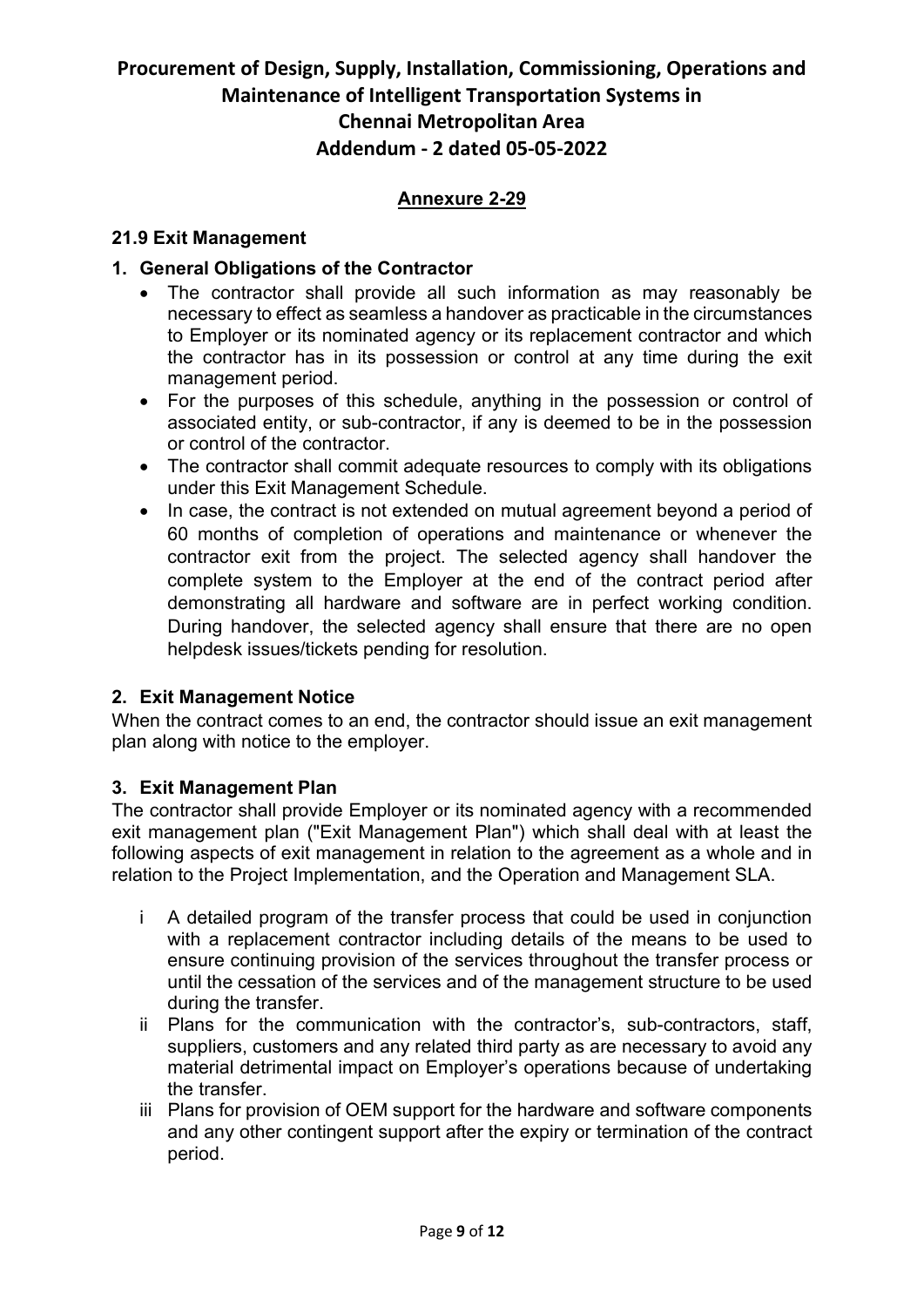- iv The contractor shall re-draft the Exit Management Plan annually or when it was asked by the Employer thereafter to ensure that it is kept relevant and up to date.
- v Every time Exit management plan presented by the contractor is subject to the approval by the Employer.
- vi Payments during the Exit Management period shall be made in accordance with the Terms of Payment Schedule.
- vii This Exit Management plan shall be furnished in writing to the Employer within 90 days from the effective date of the contract signing.

#### 4. Exit Management plan shall adhere to the following:

- Complete handover of the Planning documents, bill of materials, functional requirements specification, technical specifications of all equipment, change requests, if any (wherever applicable), reports, documents, and other relevant items to the replacement service provider/employer.
- The contractor shall be responsible for transferring all the knowledge regarding the Systems, technically and operationally, to enable the new agency/ employer to carry out the requisite functions.
- All latest operations & technical manuals, configuration files, software, licenses, as-built drawings, etc., shall be handed over to the employer at least three months before contract completion or whenever the contractor exits the project.
- The employer shall release the performance security ( if any) to the contractor only after satisfactory Exit Management is achieved as part of the project. The contractor is obligated to perform all required additional functions to facilitate the smooth transfer of the duties.
- During the exit management period, the contractor shall use its best efforts to deliver the services.

#### 5. Transfer of assets

- The Employer shall be entitled to serve notice in writing on the contractor during the exit management period as detailed hereinabove, requiring the contractor and/or its subcontractors to provide the Employer with a complete and up to date list of the Assets within 30 days of such notice. The Employer shall then be entitled to serve notice in writing on the contractor at any time before the date, that is, 30 days before the exit management period requiring the contractor to transfer the assets, if any, to be transferred to the Employer or its nominated agencies.
- Upon service of a notice under this section the following provisions shall apply:
	- In the event, that the Assets to be transferred are mortgaged to any financial institutions by the contractor, the contractor shall ensure that all such liens and liabilities have been cleared beyond doubt prior to such transfer. All documents regarding the discharge of such lien and liabilities shall be furnished to the Employer.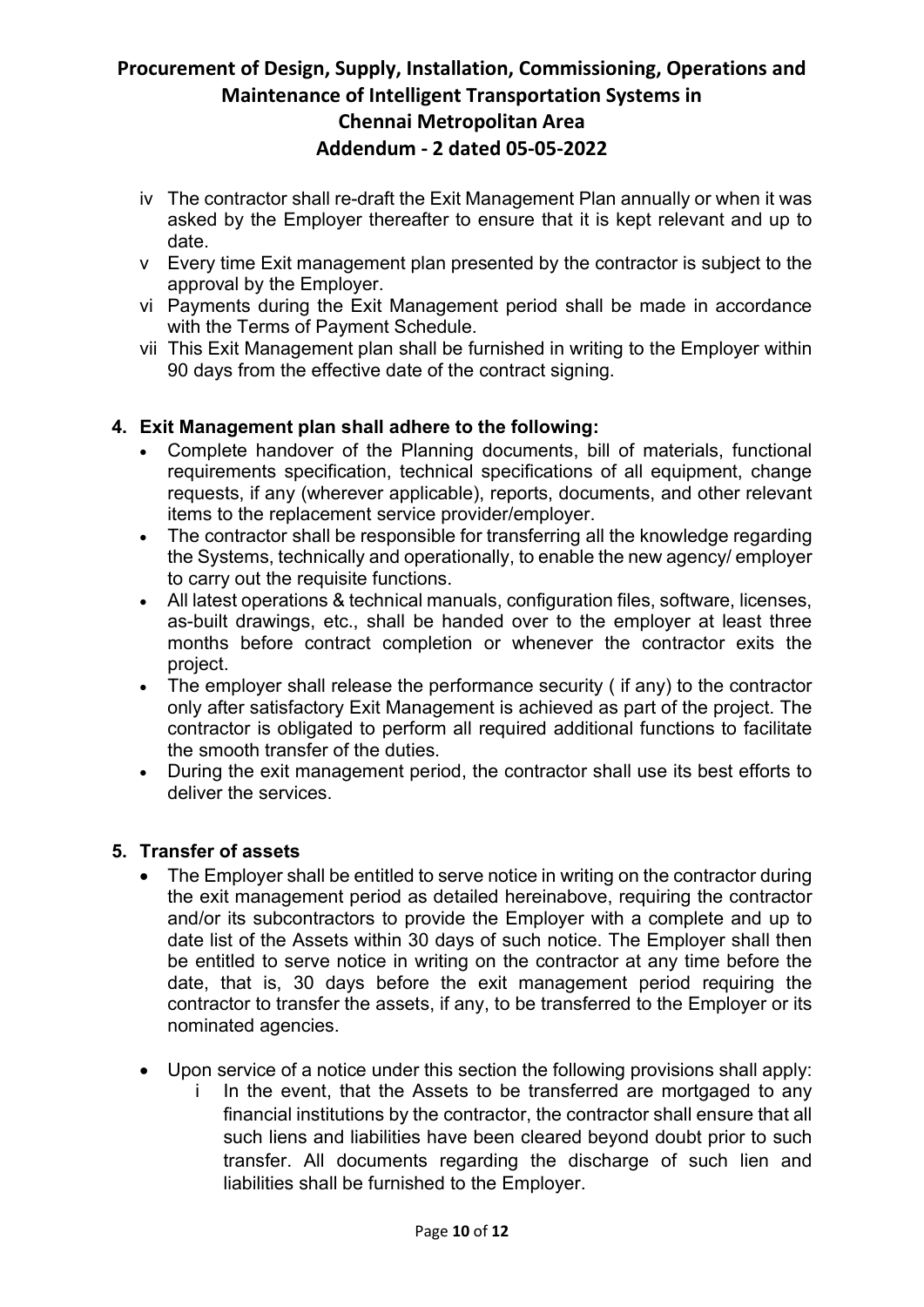- ii All risk and title to the assets to be transferred / to be purchased by Employer pursuant to this section shall be transferred to Employer, in case that was not done earlier.
- iii The outgoing contractor will pass on to the Employer and/or to the replacement contractor the subsisting rights in any leased properties/ licensed products on terms not less favourable to the employer/ replacement contractor than that enjoyed by the outgoing contractor.
- On request by the Employer or its nominated agency, the contractor shall effect such assignments, transfers, licenses, and sub-licenses as the nominated person may require in favour of the team or its replacement contractor in relation to any equipment lease, maintenance, or service provision agreement between contractor and third party lessors, vendors, and which are related to the services and reasonably necessary for the carrying out of replacement services by Employer or its nominated agency or its replacement contractor.

# 6. Confidential Information, Security and Data

The contractor will promptly, on the commencement of the exit management period, supply to the Employer or its nominated agency the following:

- i Information relating to the current services rendered and customer and performance data relating to the performance of consortium partners in relation to the services.
- ii Documentation relating to Project's Intellectual Property Rights.
- iii Documentation pertaining to sub-contractors.
- iv All current and updated data is reasonably required for purposes of Employer transitioning the services to its replacement contractor in a readily available format nominated by Employer, its nominated agency.
- v All other information (including but not limited to documents, records and agreements) relating to the services reasonably necessary to enable the Employer or its replacement contractor to carry out due diligence in order to transfer the provision of the Services to Employer or its replacement contractor (as the case may be).

Before the expiry of the exit management period, the contractor shall deliver to Employer or its nominated agency all new or up-dated materials from the categories set out in schedule above and shall not retain any copies thereof, except that the contractor shall be permitted to retain one copy of such materials for archival purposes only.

Before the expiry of the exit management period, unless otherwise provided under the contractor, Employer or its nominated agency shall deliver to the contractor all forms of contractor confidential information, which is in the possession or control of Employer or its users.